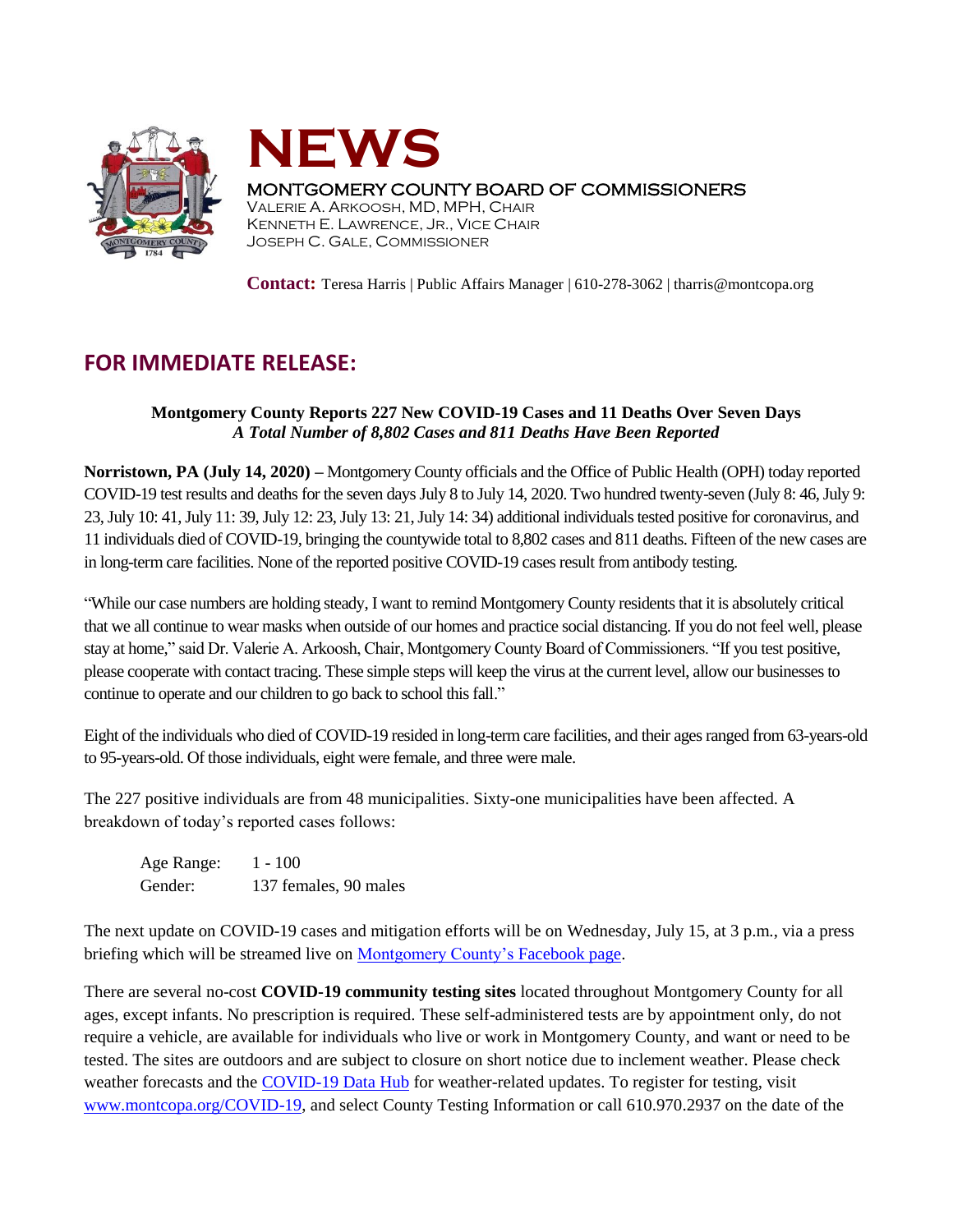intended appointment. Registration opens at 8:30 a.m. Monday through Friday and will remain open until all slots are filled and as long as testing supplies allow. Spanish-speaking operators are available.

**Ardmore** – 114 W. Lancaster Ave., Ardmore, PA. Testing is available Mondays, Wednesdays, and Fridays from 4 p.m. to 6 p.m. and on Tuesdays and Thursdays from noon to 2 p.m.

**Green Lane** – Deep Creek and Snyder Roads, Green Lane, PA. Testing is available Mondays, Wednesdays, and Fridays from 4 p.m. to 6 p.m. and on Tuesdays and Thursdays from noon to 2 p.m.

**Lansdale** – 421 W. Main St., Lansdale, PA. Testing is available Mondays, Wednesdays, and Fridays from 4 p.m. to 6 p.m. and on Tuesdays and Thursdays from noon to 2 p.m.

**Norristown** – Delaware Valley Community Health Center at the Norristown Regional Health Center at 1401 Dekalb St., Norristown, PA. Testing is available Mondays, Wednesdays, and Fridays from 10 a.m. to noon and on Tuesdays and Thursdays from 3 p.m. to 5 p.m.

**Pottstown –** Montgomery County Office of Public Health, 364 King St., Pottstown, PA. Testing is available Mondays, Wednesdays, and Fridays from noon to 2 p.m. and on Tuesdays and Thursdays from 4 p.m. to 6 p.m.

**Willow Grove** – Montgomery County Office of Public Health, 102 N. York Road, Willow Grove, PA. Testing is available Mondays, Wednesdays, and Fridays from noon to 2 p.m. and on Tuesdays and Thursdays from 4 p.m. to 6 p.m.

While the above locations will be closed on Saturday and Sunday, information on **additional testing sites**, many of which operate over the weekend, can be found at [www.montcopa.org/COVID-19](http://www.montcopa.org/COVID-19) under the County Testing Information button.

COVID-19 contact tracing efforts are ongoing and are critical to slowing the spread of the disease. The County has partnered with ACLAMO, Family Services of Montgomery County, Montgomery County OIC, and Visiting Nurses Association Community Services to help with contact tracing efforts. Individuals who have been tested or identified as a direct contact of an individual who has tested positive for COVID-19 and has received a call from the 'Results Center' or any of our community partners may return the call to 610.278.5923 to find out their results or status. All information discussed on the call is strictly confidential and is only used to trace COVID-19 cases.

The COVID-19 outbreak continues to be a rapidly evolving situation. Please visit the Montco COVID-19 Data Hub at [www.montcopa.org/covid-19](http://www.montcopa.org/covid-19) to get the latest news, geographic and demographic information, and updates.

###